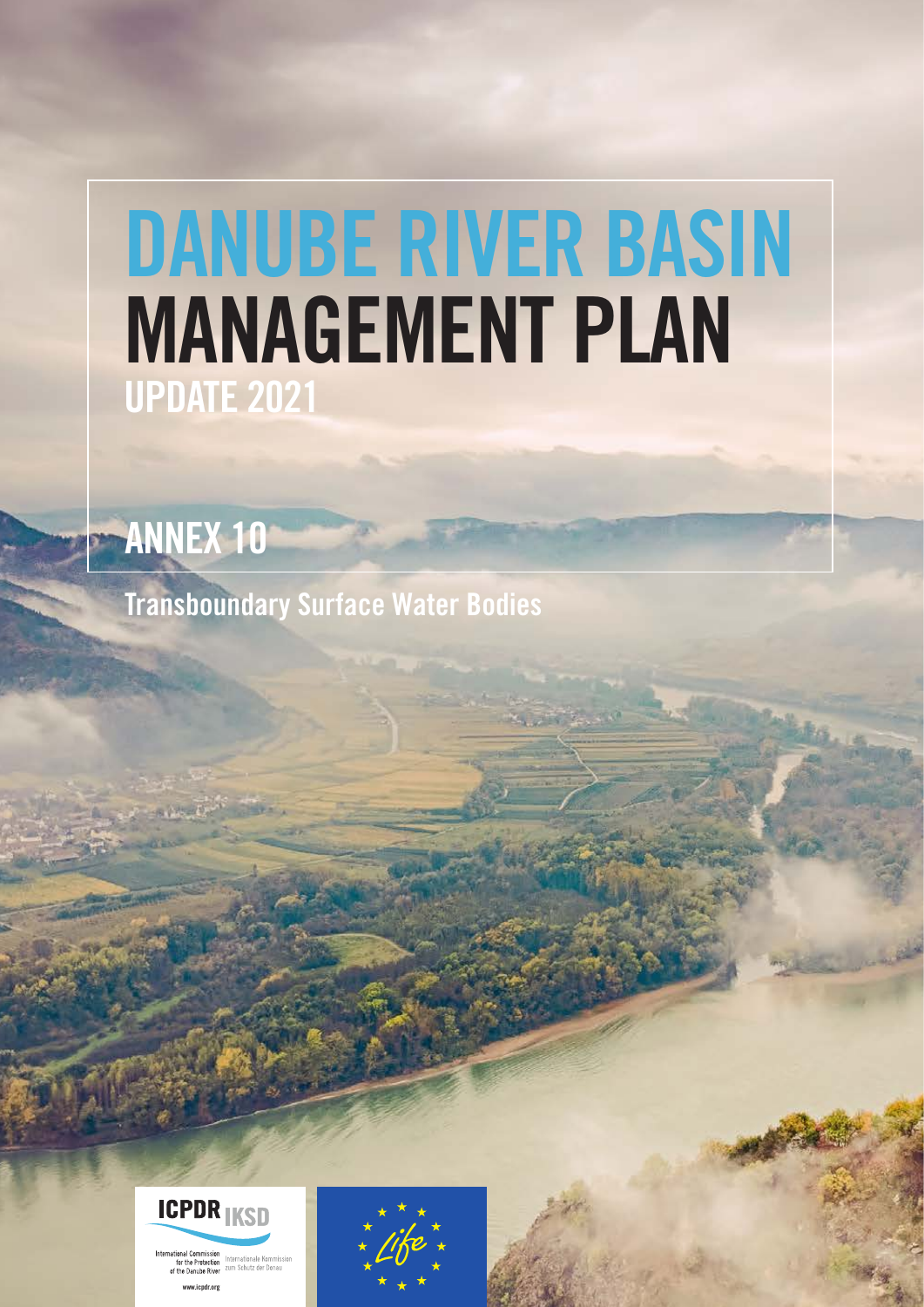The table provides an overview of the transboundary surface water bodies in the Danube River Basin reported by Danube countries.

Transboundary water bodies are those crossing the border between countries or constituting part of the border between two countries for a certain length. WFD Reporting Guidance 2022 adds that "a water body that is entirely within one Member State but is contiguous with a water body in another country is, for the purposes of this reporting, also considered as a transboundary water body."

The table was prepared within the frame of the IMGIS and MA Expert Groups of the ICPDR to compare the characteristics of water bodies on common river stretches reported by Danube countries, but did not have the harmonisation of neither delineation nor status assessment as objective. It contributed to discuss any differences and to improve the consistency of all maps related to surface water bodies in the DRBMP Update 2021.

The mandate for harmonisation of the delineation and the status of the transboundary surface water bodies is not within the ICPDR, but with bilateral river commissions, in case they exist, or for other forms of bilateral coordination between the neighbouring countries.

Addressing the recommendations from the European Commission in their Report on the Implementation of the WFD and FD (Second RBMPs and First FRMPs) in 2019 on further coordination of transboundary surface water bodies, this table supports Danube countries in receiving an informative overview of transboundary surface water bodies in the Danube River Basin.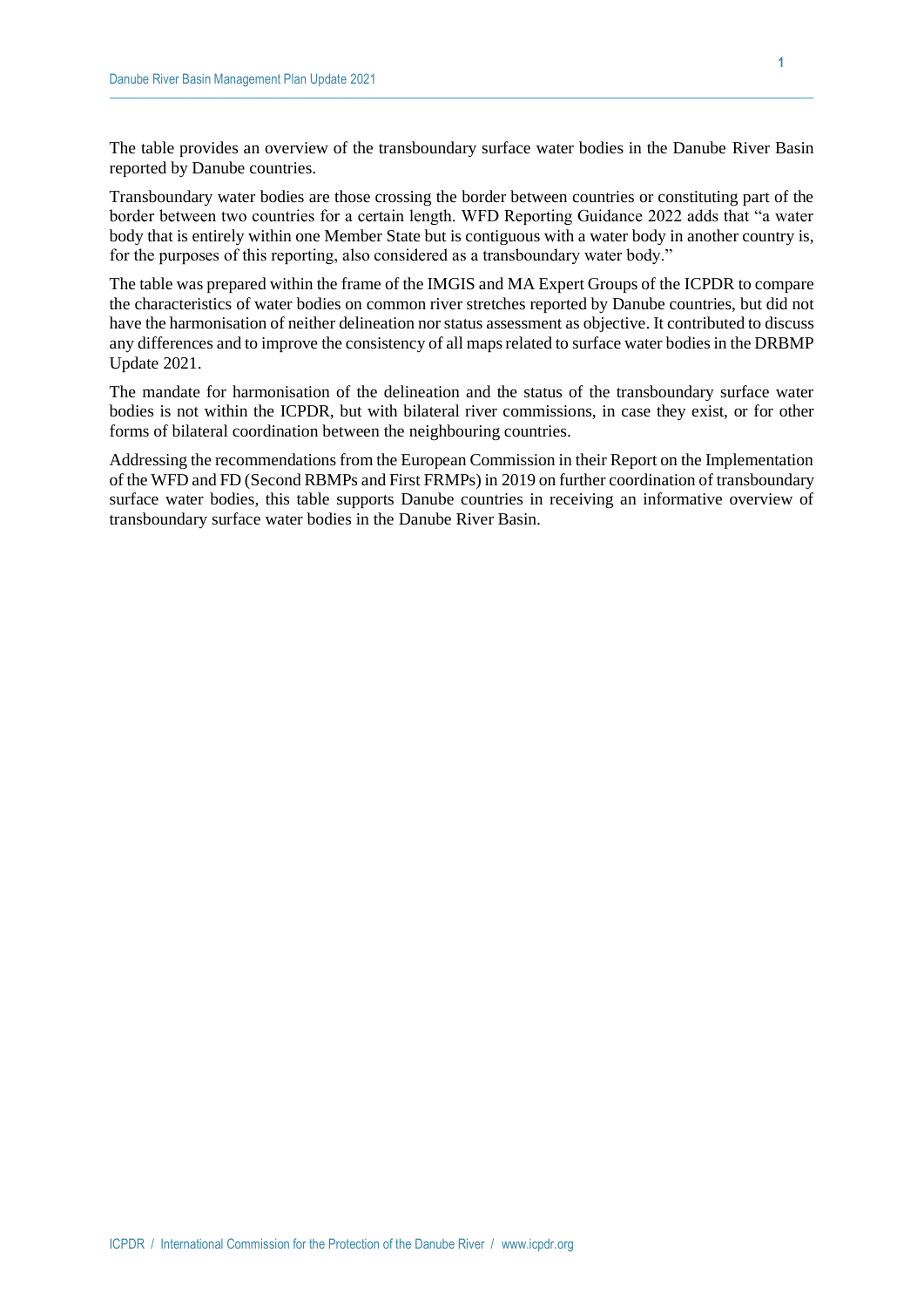| <b>Countries</b> | <b>Transboundary category</b> | <b>Water Body Codes</b>                                                                | <b>Names</b>    | Lengths (km)                   |
|------------------|-------------------------------|----------------------------------------------------------------------------------------|-----------------|--------------------------------|
| AT/HU            | border crossing               | ATOK1001040041 / HUAEP903                                                              | Raab / Rába     | 5.6 / 10.3                     |
| AT/HU            | border crossing               | ATOK1001790039 / HUAEP919                                                              | Rabnitz / Répce | 9.9 / 39.1                     |
| AT/HU            | different delineation         | ATOK1002140000 / HUAEP903                                                              | Raab / Rába     | 6.8 / 10.3                     |
| AT/DE            | border crossing               | ATOK302340001 / DERW_DEBY_1_F373                                                       | Isar            | 3.4 / 12.9                     |
| AT/DE            | different delineation         | ATOK303070000 / DERW DEBY 1 F633                                                       | Donau           | 21.5 / 23.3                    |
| AT/DE            | different delineation         | ATOK305340005 / ATOK305340007 /<br>ATOK305340009 / ATOK305340010 /<br>DERW_DEBY_1_F654 | Inn             | 16.5 / 12.5 / 13 /<br>7.8/48.8 |
| AT/DE            | different delineation         | ATOK305340011 / DERW_DEBY_1_F509                                                       | Inn             | 1.5/4.6                        |
| AT/DE            | same delineation              | ATOK305340012 / DERW DEBY 1 F655                                                       | Inn             | 14.5 / 14.4                    |
| AT/DE            | same delineation              | ATOK307030000 / DERW_DEBY_1_F656                                                       | Inn             | 13.6 / 13.5                    |
| AT/DE            | different delineation         | ATOK307080000 / DERW_DEBY_1_F121                                                       | Lech            | 1/2.3                          |
| AT/DE            | different delineation         | ATOK307200001 / DERW_DEBY_1_F640                                                       | Salzach         | 5.1 / 6.5                      |
| AT/DE            | different delineation         | ATOK307200002 / ATOK307200003 /<br>DERW_DEBY_1_F641                                    | Salzach         | 32.5 / 21.8 / 53.1             |
| AT/SK            | different delineation         | ATOK411340000 / SKD0016                                                                | Donau / Dunaj   | 7.5/11.3                       |
| AT/ CZ           | border crossing               | ATOK500010036 / CZDYJ_0100                                                             | Thaya / Dyje    | 28/13.9                        |
| AT/SK            | same delineation              | ATOK500020001 / SKM0002                                                                | March / Morava  | 69.3 / 69.1                    |
| AT/ CZ           | border crossing               | ATOK501710003 / CZDYJ 0180                                                             | Thaya / Dyje    | 1.5 / 58.6                     |
| AT/ CZ           | border crossing               | ATOK501710003 / CZDYJ 0190                                                             | Thaya / Dyje    | 1.5 / 12.5                     |
| AT/ CZ           | same delineation              | ATOK501790000 / CZDYJ 1300                                                             | Thaya / Dyje    | 5.6 / 5.7                      |
| AT/ CZ           | different delineation         | ATOK501870001 / CZDYJ 0170                                                             | Thaya / Dyje    | 23.3 / 30.2                    |
| AT/ CZ           | border crossing               | ATOK501930000 / CZDYJ_0190                                                             | Thaya / Dyje    | 1.7 / 12.5                     |
| AT/ CZ           | border crossing               | ATOK501930000 / CZDYJ 0200                                                             | Thaya / Dyje    | 1.7/6                          |
| AT / CZ          | different delineation         | ATOK501940000 / CZDYJ 1260                                                             | Thaya / Dyje    | 10.8 / 12.6                    |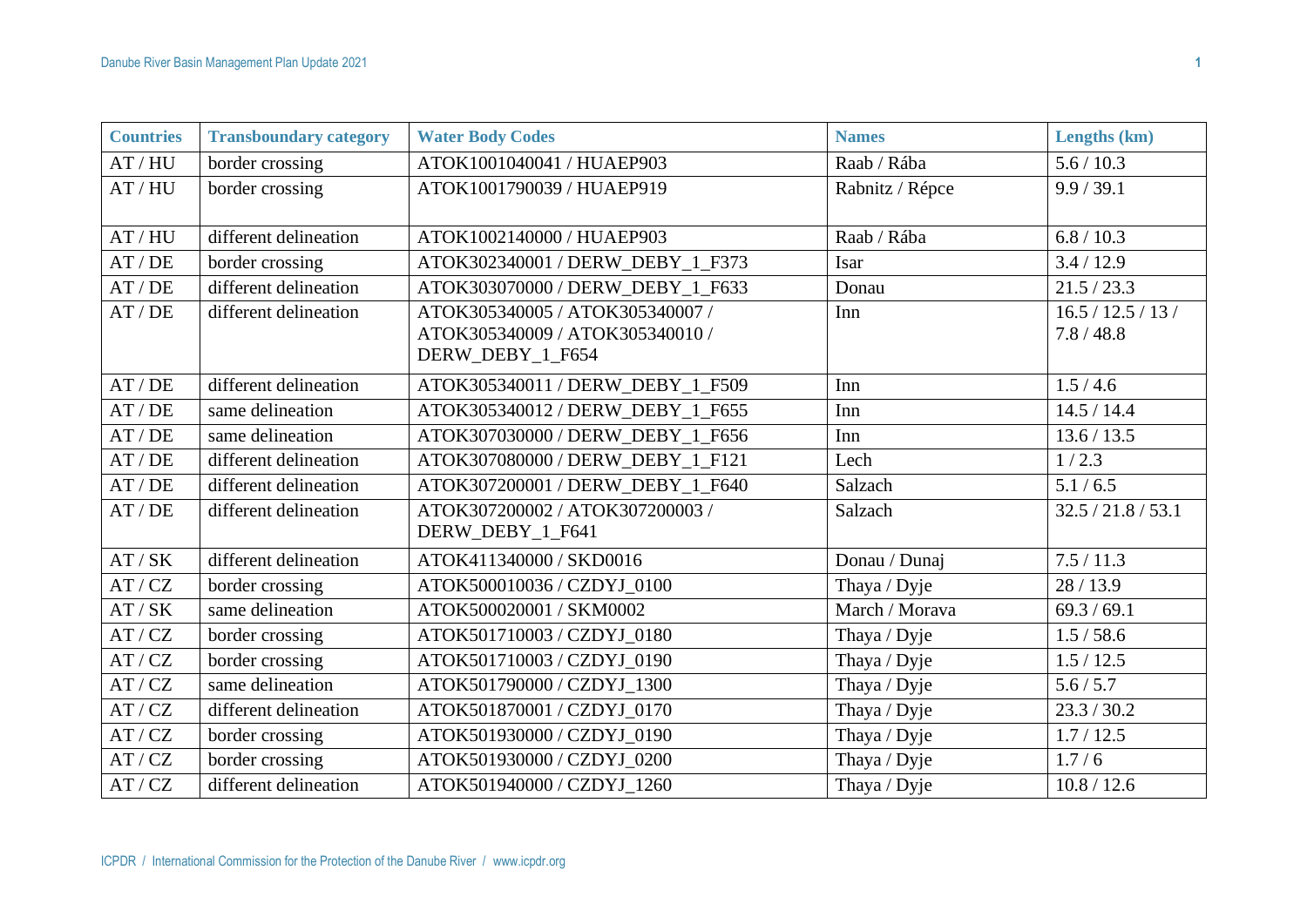| <b>Countries</b> | <b>Transboundary category</b> | <b>Water Body Codes</b>                                                                      | <b>Names</b> | Lengths (km)                        |
|------------------|-------------------------------|----------------------------------------------------------------------------------------------|--------------|-------------------------------------|
| AT/SI            | same delineation              | ATOK804000000 / SI43VT10                                                                     | Mur / Mura   | 33.6 / 34.1                         |
| AT/SI            | same delineation              | ATOK903770000 / SI3VT197                                                                     | Drau / Drava | 4.1 / 4.3                           |
| BA/HR            | different delineation         | BA_BD_SA_1B / HRCSRI0001_001 /<br>HRCSRI0001_002                                             | Sava         | 34.8 / 28.8 / 38.5                  |
| BA / RS          | different delineation         | BA_RS_DR_1 / RSDR_1_A / RSDR_1_B /<br>RSDR 1 C                                               | Drina        | 83.7 / 34.2 / 47.2 /<br>7.1         |
| BA / RS          | different delineation         | BA_RS_DR_2/RSDR_2/RSDR_3_A                                                                   | Drina        | 28.4 / 21.4 / 20.6                  |
| BA / RS          | different delineation         | BA_RS_DR_3A/RSDR_3_A/RSDR_3_B                                                                | Drina        | 43.6 / 20.6 / 39.5                  |
| BA / RS          | different delineation         | BA RS DR 3B/RSDR 3 B/RSDR 3 C                                                                | Drina        | 34.1 / 39.5 / 24.3                  |
| BA / RS          | different delineation         | BA_RS_DR_4A / RSDR_4                                                                         | Drina        | 23.6 / 23.6                         |
| BA / RS          | different delineation         | BA RS Dr LIM 3/RSLIM 1                                                                       | Lim          | 5.2 / 13.8                          |
| BA / RS          | different delineation         | BA_RS_SA_1A/RSSA_7                                                                           | Sava         | 34.3 / 32.7                         |
| BA/HR            | different delineation         | BA RS SA 2B / HRCSRI0001 005 /<br>HRCSRI0001_006 / HRCSRI0001_007 /<br>HRCSRI0001_008        | Sava         | 80.4 / 25.6 / 16.5 /<br>22/23.7     |
| BA/HR            | different delineation         | BA RS SA 3/HRCSRI0001 009/<br>HRCSRI0001 010 / HRCSRI0001 011                                | Sava         | 88.8 / 35.1 / 12.7 /<br>41.2        |
| BA/HR            | different delineation         | BA_RS_UNA_1 / HRCSRI0005_001 /<br>HRCSRI0005 002 / HRCSRI0005 003 /<br><b>HRCSRI0005 004</b> | Una          | 70.5 / 24.6 / 26.8 /<br>17.8 / 14.6 |
| BA/HR            | different delineation         | BA_RS_UNA_2A / HRCSRI0005_004                                                                | Una          | 13.2 / 14.6                         |
| BA/HR            | different delineation         | BASA_1C / HRCSRI0001_002 / HRCSRI0001_003                                                    | Sava         | 68.2 / 38.5 / 37.7                  |
| BA/HR            | different delineation         | BASA_2A / HRCSRI0001_004 / HRCSRI0001_005                                                    | Sava         | 32.3 / 25.1 / 25.6                  |
| BA/HR            | different delineation         | BAUNA_3 / HRCSRI0005_005                                                                     | Una          | 73/18.3                             |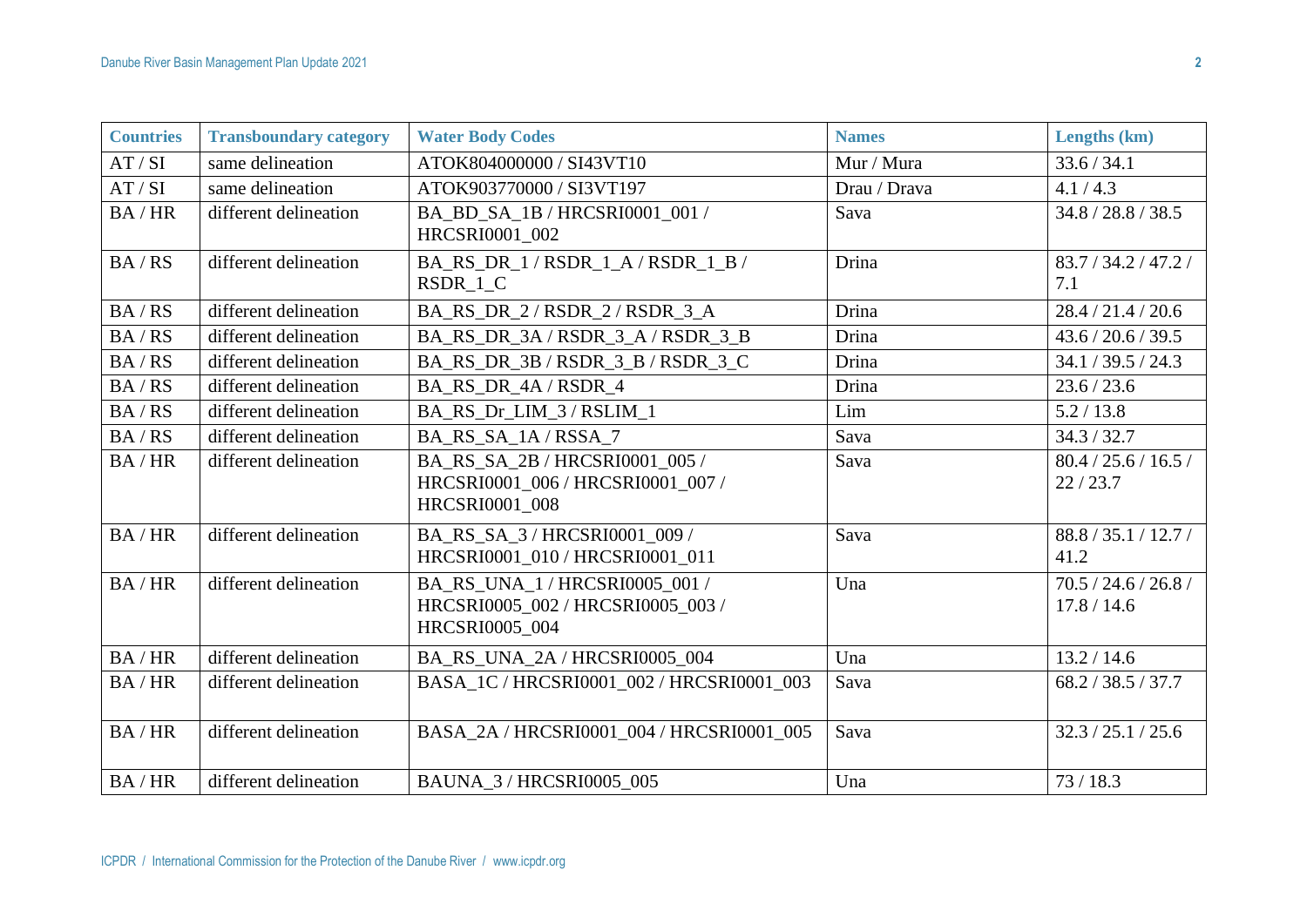| <b>Countries</b> | <b>Transboundary category</b> | <b>Water Body Codes</b>                                                                                                                  | <b>Names</b>                            | Lengths (km)                                            |
|------------------|-------------------------------|------------------------------------------------------------------------------------------------------------------------------------------|-----------------------------------------|---------------------------------------------------------|
| BA/HR            | different delineation         | <b>BAUNA 4/HRCSRI0005 006</b>                                                                                                            | Una                                     | 9.9 / 7.6                                               |
| BG/RO            | different delineation         | BG1DU000R001 / RORW14-1 B3                                                                                                               | Dunav / Dunarea                         | 466.8 / 540.3                                           |
| BG/RS            | border crossing               | BG1NV200R1001 / RSNIS 3 E                                                                                                                | Nishava / Nišava                        | 52.2/9.9                                                |
| BG / RS          | same delineation              | BG1WO100R001 / RSTIM 1                                                                                                                   | <b>Timok</b>                            | 16.8 / 17.7                                             |
| CZ/SK            | same delineation              | CZMOV_1430 / SKM0001                                                                                                                     | Morava                                  | 38.5 / 37.9                                             |
| HR/RS            | same delineation              | HRCDRI0001_001 / RSD_09                                                                                                                  | Dunav                                   | 87.8 / 133.9                                            |
| HR / HU          | border crossing               | HRCDRI0001 002 / HUAOC755                                                                                                                | Dunav / Duna                            | 50.5 / 64                                               |
| HR/RS            | same delineation              | HRCDRI0001 002 / RSD 10                                                                                                                  | Dunav                                   | 50.5 / 65                                               |
| HR / HU          | different delineation         | HRCDRI0002 004 / HRCDRI0002 005 /<br>HRCDRI0002_006 / HRCDRI0002_007 /<br>HRCDRI0002_008 / HRCDRI0002_009 /<br>HRCDRI0002 010 / HUAEP438 | Drava / Dráva                           | 12.8 / 15.3 / 9.5 /<br>16.6 / 27 / 25.9<br>20.6 / 127.1 |
| HR / HU          | different delineation         | HRCDRI0002_012 / HUAEP439                                                                                                                | Drava / Dráva                           | 19.8/6                                                  |
| HR / SI          | different delineation         | HRCDRI0002_019 / SI3VT970                                                                                                                | Drava                                   | 15.3 / 8.6                                              |
| HR / SI          | different delineation         | HRCDRI0002 020 / SI3VT950                                                                                                                | Drava                                   | 3.7/3                                                   |
| HR / SI          | different delineation         | HRCDRI0002 021 / SI3VT930                                                                                                                | Drava                                   | 1.5 / 25.5                                              |
| HR / SI          | different delineation         | HRCDRI0002 022 / SI378VT                                                                                                                 | Drava / Kanal<br>Hidroelektrarne Formin | 2/16.8                                                  |
| HR / HU          | different delineation         | HRCDRI0003_001 / HRCDRI0003_002 /<br>HUAEP816                                                                                            | Mura                                    | 33.2 / 17.1 / 49.5                                      |
| HR / SI          | different delineation         | HRCDRI0003 003 / SI43VT50                                                                                                                | Mura                                    | 32.3 / 32.4                                             |
| HR / SI          | different delineation         | HRCSRI0001_021 / SI1VT913                                                                                                                | Sava                                    | 4.1 / 22.3                                              |
| HR / SI          | different delineation         | HRCSRI0001 021 / SI1VT930                                                                                                                | Sava                                    | 4.1 / 2.9                                               |
| HR / SI          | different delineation         | HRCSRI0004_012 / HRCSRI0004_013 /<br>HRCSRI0004 014 / HRCSRI0004 015 /<br>HRCSRI0004 016 / SI21VT50                                      | Kupa / Kolpa                            | 19.9 / 14.4 / 30.1 /<br>15/17.3/84.8                    |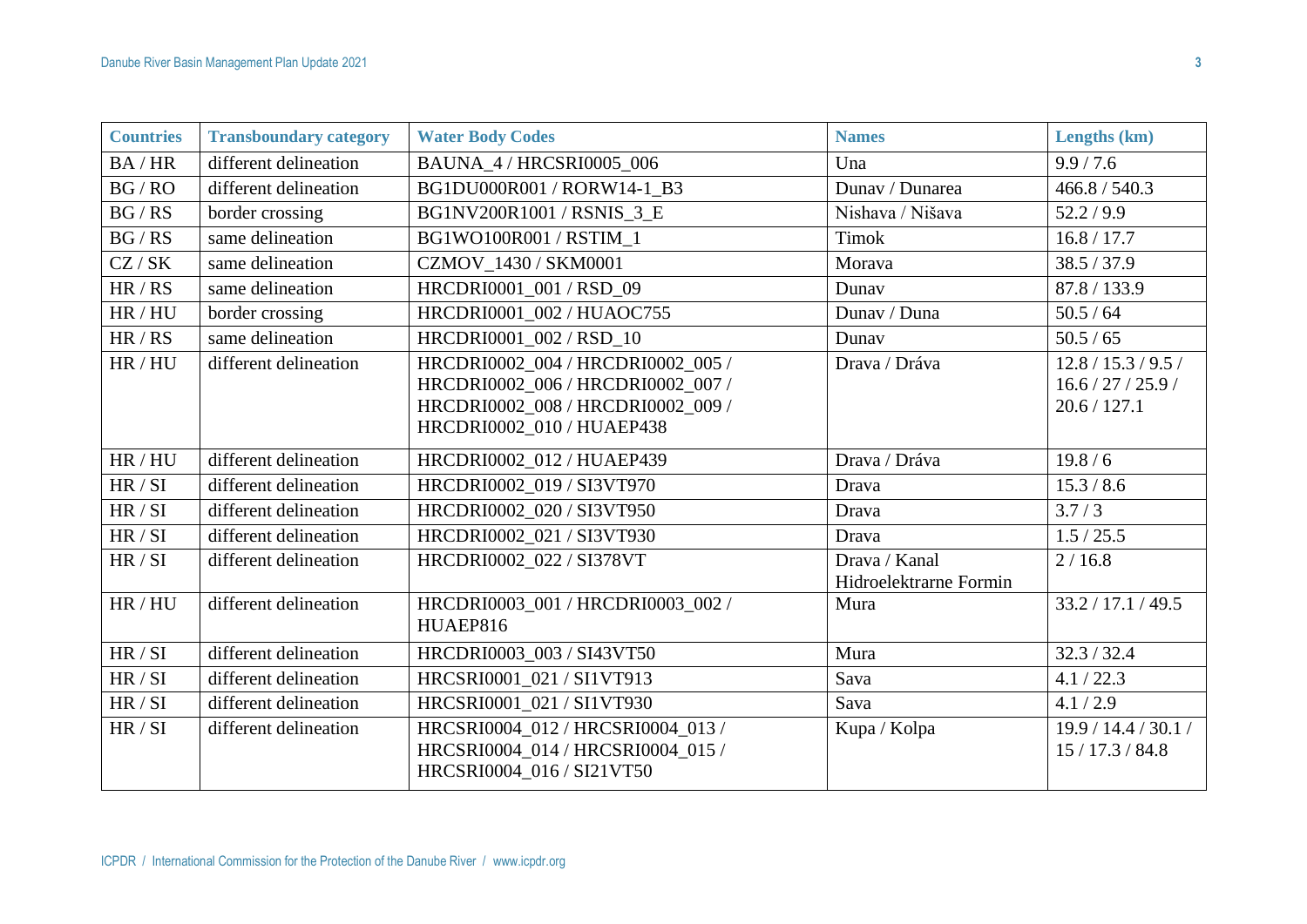| <b>Countries</b>    | <b>Transboundary category</b> | <b>Water Body Codes</b>      | <b>Names</b>             | Lengths (km)        |
|---------------------|-------------------------------|------------------------------|--------------------------|---------------------|
| HR / SI             | different delineation         | HRCSRI0004_012 / SI21VT70    | Kupa / Kolpa             | 19.9/12             |
| HR / SI             | same delineation              | HRCSRI0004 017 / SI21VT13    | Kupa / Kolpa             | 21.4 / 21.5         |
| HU/RO               | border crossing               | HUAEP322 / RORW3-1-44-33_B6  | Berettyó / Barcau        | 74.4 / 44.6         |
| HU / SK             | different delineation         | HUAEP334 / SKB0001           | <b>Bodrog</b>            | 51.2 / 15.4         |
| HU / SK             | different delineation         | HUAEP443 / SKD0017           | Duna / Dunaj             | 67.2 / 80.3         |
| HU / SK             | different delineation         | HUAEP446 / SKD0018           | Duna / Dunaj             | 77.5 / 82.6         |
| HU/RO               | border crossing               | HUAEP471 / RORW3-1_B7        | Fehér-Körös / Crisul Alb | 9.7 / 40            |
| HU/RO               | different delineation         | HUAEP475 / RORW3-1-42 B5     | Fekete-Körös / Crisul    | 20.5 / 47.3         |
|                     |                               |                              | Negru                    |                     |
| HU / SK             | different delineation         | HUAEP580 / SKH0004           | Hernád / Hornád          | 68.2 / 64.6         |
| HU / SK             | different delineation         | HUAEP614 / SKI0004 / SKI0136 | Ipoly / Ipel'            | 126.5 / 99.5 / 73.3 |
| HU/RO               | different delineation         | HUAEP784 / RORW4-1_B11       | Maros / Mures            | 22.2 / 90.9         |
| HU / SK             | border crossing               | HUAEP931 / SKS0003           | Sajó / Slaná             | 52.9 / 46.5         |
| HU/RO               | border crossing               | HUAEP953 / RORW3-1-44_B7     | Sebes-Körös / Crisul     | 44.5 / 34.3         |
|                     |                               |                              | Repede                   |                     |
| $\rm HU$ / $\rm RO$ | border crossing               | HUAEP971 / RORW2-1_B7        | Szamos / Somes           | 50/21.2             |
| HU/UA               | different delineation         | HUAEQ054 / UATISR07          | Tisza                    | 45.6 / 7.8          |
| HU/UA               | different delineation         | HUAEQ055 / UATISR07          | Tisza                    | 21/7.8              |
| HU/RS               | different delineation         | HUAEQ056 / RSTIS_5           | Tisza / Tisa             | 84/55.4             |
| HU / SK             | different delineation         | HUAEQ057 / SKT0001           | Tisza / Tisa             | 110.3 / 5.4         |
| HU/UA               | different delineation         | HUAEQ057 / UATISR08          | Tisza                    | 110.3 / 17.4        |
| MD / RO             | different delineation         | MD0201/01 / RORW13-1 B1      | Prut                     | 19.9 / 139.3        |
| MD / RO             | different delineation         | MD0201/02 / RORW13-1 B1      | Prut                     | 12.7 / 139.3        |
| MD / RO             | different delineation         | MD0201/03 / RORW13-1_B1      | Prut                     | 36.8 / 139.3        |
| MD / RO             | different delineation         | MD0201/04 / RORW13-1_B1      | Prut                     | 2.5/139.3           |
| MD / RO             | different delineation         | MD0201/05 / ROLW13-1 B2      | Prut                     | 31/18.5             |
| MD / RO             | different delineation         | MD0201/05 / RORW13-1 B1      | Prut                     | 31/139.3            |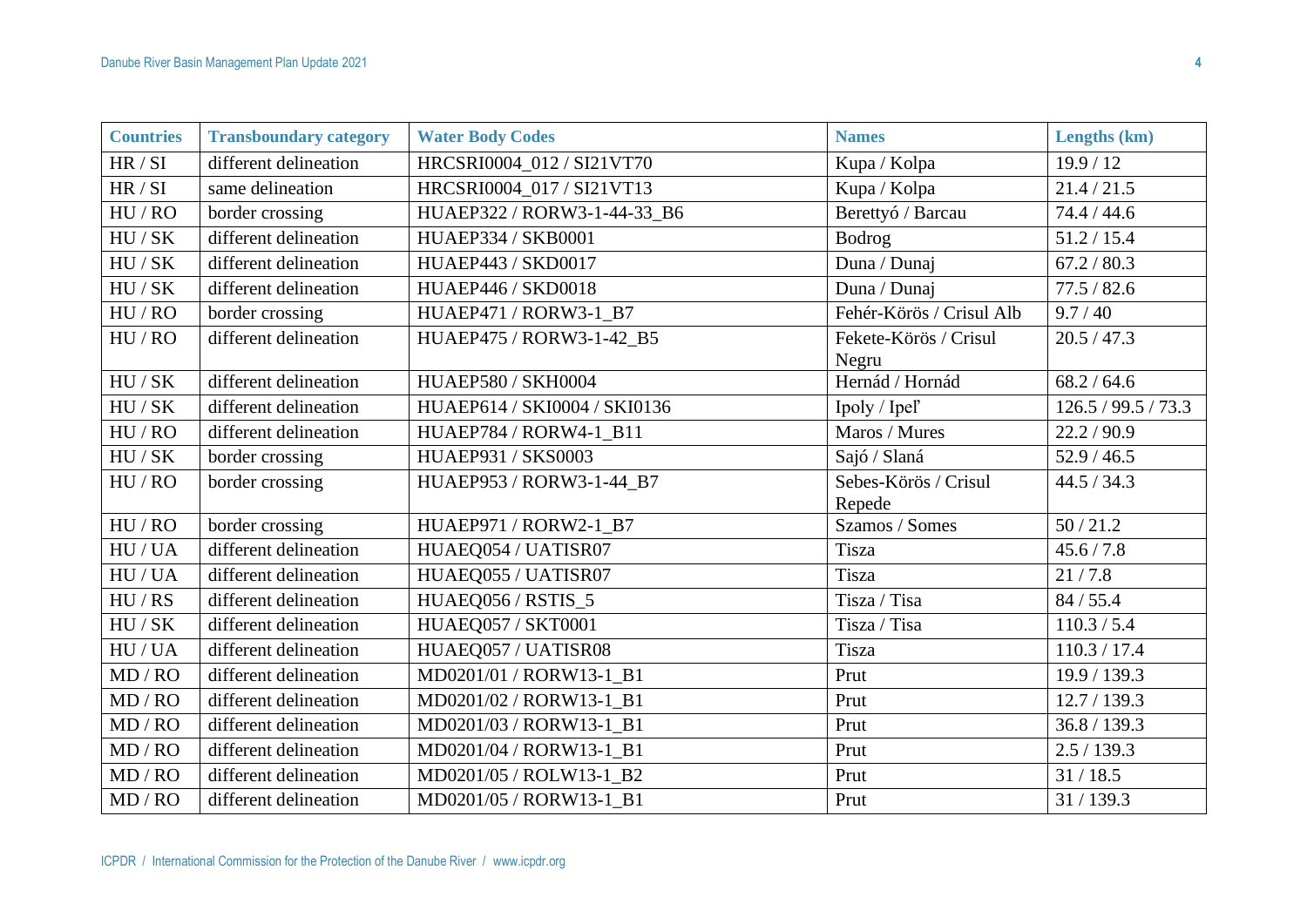| <b>Countries</b> | <b>Transboundary category</b> | <b>Water Body Codes</b>  | <b>Names</b>     | Lengths (km)  |
|------------------|-------------------------------|--------------------------|------------------|---------------|
| MD / RO          | different delineation         | MD0201/06 / ROLW13-1 B2  | Prut             | 15.8 / 18.5   |
| MD / RO          | different delineation         | MD0201/07 / RORW13-1 B3  | Prut             | 37.7 / 79.1   |
| MD / RO          | different delineation         | MD0201/08 / RORW13-1 B3  | Prut             | 50.4 / 79.1   |
| MD / RO          | different delineation         | MD0201/08 / RORW13-1_B4  | Prut             | 50.4 / 124.5  |
| MD / RO          | different delineation         | MD0201/09 / RORW13-1 B4  | Prut             | 23.3 / 124.5  |
| MD / RO          | different delineation         | MD0201/10 / RORW13-1_B4  | Prut             | 77.8 / 124.5  |
| MD / RO          | different delineation         | MD0201/11 / RORW13-1_B4  | Prut             | 19.6 / 124.5  |
| MD / RO          | different delineation         | MD0201/11 / RORW13-1_B5  | Prut             | 19.6 / 387.7  |
| MD / RO          | different delineation         | MD0201/12 / RORW13-1 B5  | Prut             | 25.2/387.7    |
| MD / RO          | different delineation         | MD0201/13 / RORW13-1 B5  | Prut             | 179.5 / 387.7 |
| MD / RO          | different delineation         | MD0201/14 / RORW13-1 B5  | Prut             | 55.2/387.7    |
| MD / RO          | different delineation         | MD0201/15 / RORW13-1_B5  | Prut             | 96.3 / 387.7  |
| ME / RS          | border crossing               | MEIBAR 1/RSIB 6          | Ibar             | 21.2 / 17     |
| ME / RS          | different delineation         | MELIM_1 / RSLIM_4_D      | Lim              | 23.8 / 14.4   |
| RO/UA            | different delineation         | RORW1-1 B1 / UATISR01    | Tisa / Tisza     | 65.8 / 25     |
| RO/UA            | different delineation         | RORW1-1_B1 / UATISR02    | Tisa / Tisza     | 65.8 / 64.9   |
| RO/UA            | different delineation         | RORW1-1 B1 / UATISR03    | Tisa / Tisza     | 65.8 / 5.3    |
| RO/UA            | different delineation         | $RORW13-1_B1 / tbc$      | Prut             | $139.3/-$     |
| RO / RS          | same delineation              | RORW14-1 B1/RSD 03       | Dunarea / Dunav  | 145.9 / 137.6 |
| RO / RS          | different delineation         | RORW14-1_B2 / RSD_01     | Dunarea / Dunav  | 100.3 / 17.2  |
| RO / RS          | different delineation         | RORW14-1_B2 / RSD_02     | Dunarea / Dunav  | 100.3 / 80.4  |
| RO / RS          | different delineation         | RORW14-1_B3 / RSD_01     | Dunarea / Dunav  | 540.3 / 17.2  |
| RO/UA            | different delineation         | RORW14-1_B4 / UADB_UA_01 | Dunarea / Danube | 659.8 / 15.9  |
| RO/UA            | different delineation         | RORW14-1_B5 / UADB_UA_01 | Dunarea / Danube | 140.6 / 15.9  |
| RO/UA            | different delineation         | RORW14-1_B5 / UADB_UA_02 | Dunarea / Danube | 140.6 / 59.4  |
| RO/UA            | same delineation              | RORW14-1_B6 / UADB_UA_03 | Dunarea / Danube | 158.2/96.8    |